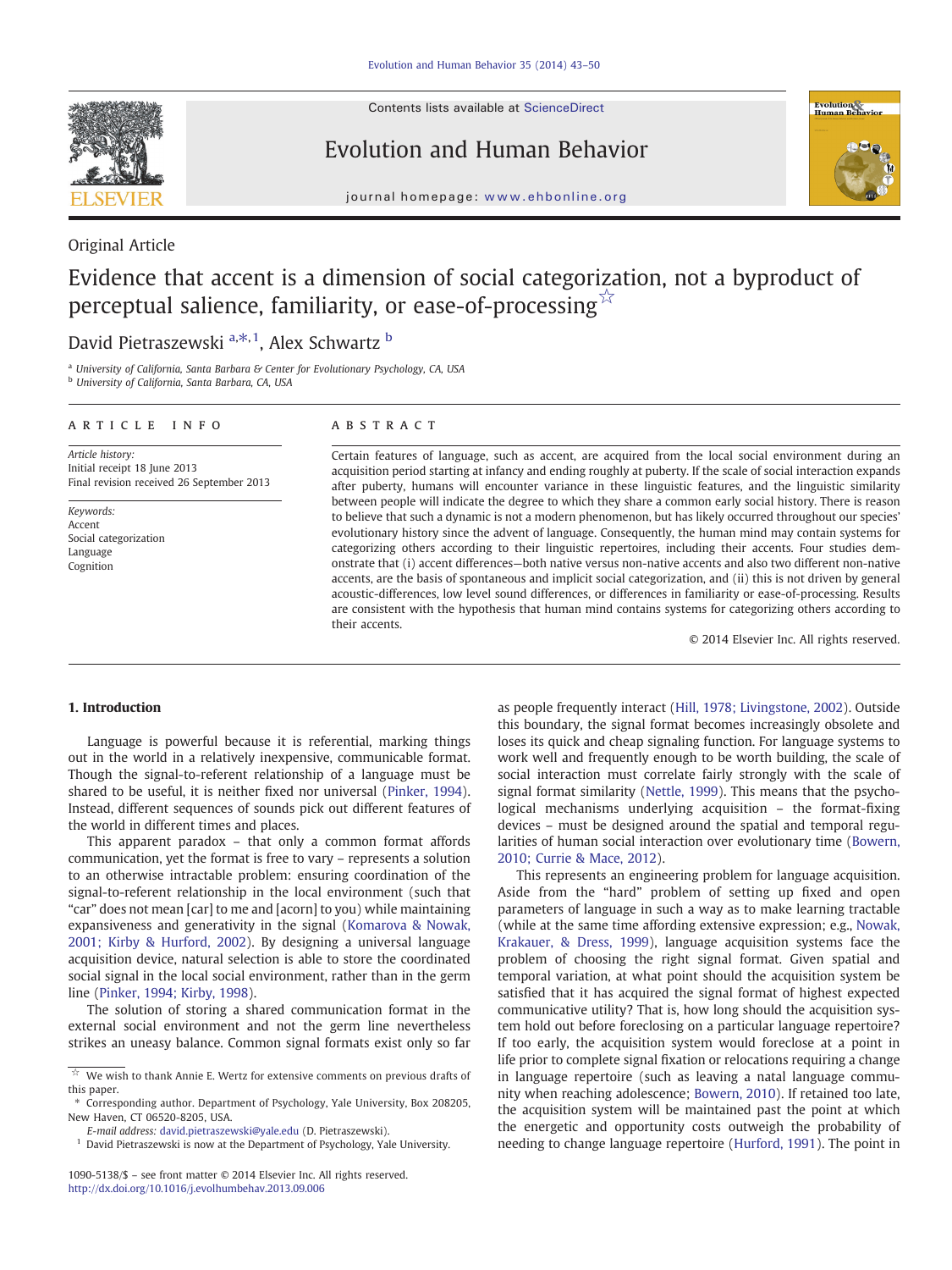the lifespan at which acquisition closes is not arbitrary; natural selection has run through the culling process of trading off acquisition flexibility and costs, arriving at our modern phenotype in which language acquisition closes around adolescence (see [Komarova &](#page-7-0) [Nowak, 2001](#page-7-0)).

Studies of second language fluency suggest that achieving nativelike competence requires exposure to the language by late adolescence, with critical windows for each component (e.g., grammar, syntax, phonemes; [Long, 1990; Birdsong, 1999; Scovel, 1988;](#page-7-0) c.f. [Herschensohn, 2007\)](#page-7-0). Thus, language acquisition can occur into late adolescence and is not jettisoned earlier in life (immediately after primary language mastery). This suggests that over evolutionary time individuals changed language communities to some appreciable degree, causing the system to retain its flexibility beyond its initial calibration. This also suggests that even within the scale of evolutionarily-recurrent travel, different language formats were encountered within the first dozen years of life. By late adolescence, the acquisition system is jettisoned, suggesting that maintaining the acquisition machinery beyond puberty was not sufficiently beneficial. This life-stage timing corresponds well to what is known about the timing of residency shifts and exogamy, both in hunter–gatherer populations (e.g., [Leacock & Lee, 1982; Kelly, 1995](#page-7-0)), and also in estimates of ancestral populations [\(Chapais, 2010\)](#page-7-0).

The way the acquisition system works has a straightforward implication: the more two people share linguistic features, the more likely they spent their early lives in the same social community. In modern circumstances, these communities may include millions and extend across vast geographical distances. But in the context in which the acquisition system evolved – a context of hunting and gathering, traveling on foot, and living in fusion/fission bands – the social and spatial scale of language communities would be greatly diminished and tied to geographic range ([Bowern, 2010; Currie & Mace, 2012](#page-7-0)). At such a scale, language communities would be communities of true face-to-face interaction. In such a world, knowing that two agents shared a community would be inference-rich. They would have many direct and indirect social relationships (either positive or negative), exposure to similar early social histories and similar environments, including pathogens, weather, flora and fauna, and so on ([Kelly, 1995;](#page-7-0) [Nettle, 1999; Chapais, 2010\)](#page-7-0).

The diminished scale of ancestral language communities would not preclude exposure to variation in language; variation would be encountered in any context where the scale of social interaction is the same or larger for adults than for children (or more precisely, the same or larger for language-crystallized individuals than those still in their language acquisition years). Unlike exposure to certain phenotypic differences (i.e., 'race'), such circumstances do not appear dependent on modern transportation technology. Hunter– gatherer groups – even those with restricted home ranges – are typically aware of, interact with, and establish relationships with individuals with different linguistic repertoires [\(Bowern, 2010; Hill,](#page-7-0) [1978:](#page-7-0) [Lee, 1972](#page-7-0)); a demographic pattern driven, in part, by the recurrence of exogamy [\(Chapais, 2010](#page-7-0)). Thus, over phylogenetic time since the advent of language, humans likely encountered variance in linguistic repertoires.

If a dimension of the social world is available over evolutionary time, and is sufficiently beneficial to track, then natural selection can design systems for tracking that dimension (e.g., [Tooby & Cosmides,](#page-7-0) [1990\)](#page-7-0). Linguistic repertoires are a good candidate: They would be present recurrently over evolutionary time and tracking them would provide a quick, easy, and reliable index of a collection of people, all of whom share a common social and environmental history. Tracking shared socio-environmental histories would afford immediate inferences relevant to valuation and decision-making (e.g., that this person has been exposed to different clines of skills, knowledge, cultural transmission, pathogens, and so on) and guide learning and motivation procedures towards a more accurate and flexible mapping of the local social environment (e.g., learning and expecting that people who talk like X tend be higher status, have a negative stance toward people who talk like Y, and so on, based on cues in the local social environment; [Chapais, 2010; Kelly, 1995; McElreath, Boyd, &](#page-7-0) [Richerson, 2003; Nettle, 1999](#page-7-0); see also [Moya, 2013](#page-7-0) and [Pietraszewski](#page-7-0) [& Schwartz, this volume\)](#page-7-0). Thus, natural selection may have designed the mind to track the language repertoires of others.

If the human mind is designed to track the acquisition-dependent language repertoires of others, the following should be true of proximate psychological mechanisms: (1) Language repertoires should be spontaneously tracked and some kind of repertoire summary variable should be attached to each agent. This attached variable should be computationally distinct from other vocal parameter representations (e.g., vocal features used to identify the speaker's age, sex, identity, emotional state, and so on), and should also be distinct from the content of what the person says. (2) The relative similarity between agents' language repertoires should be calculated such that agents should be clustered by similarity in some sort of representational format along this dimension. This clustering would in turn enable further inferences and down-stream representations (e.g., up- or down-regulating expectations of shared knowledge). These two processes should lead to behavioral outputs in which, everything else being equal, agents with similar language repertoires are treated as more similar to each other than agents with dissimilar repertoires. In other words, these processes should lead to categorization of agents by their language repertoires.

Further, there should be selectivity such that language repertoires should best satisfy the system's input conditions. Acoustic differences or similarities writ large should not be able to account for steps (1) and (2) above, and the mind should not treat all acoustic differences in the same way it treats linguistic repertoire differences. That is, there should be evidence of special design for tracking linguistic repertoire differences [\(Williams, 1966\)](#page-7-0).

Previous research demonstrates that (i) the mind contains specialized and early-developing mental machinery that differentiates language from non-language and one language from another ([DeCasper & Fifer, 1980; Mehler et al., 1988; Nazzi, Bertoncini, &](#page-7-0) [Mehler, 1998; Kuhl, Tsao, & Liu, 2003; Sebastián-Gallés & Bosch,](#page-7-0) [2005\)](#page-7-0), (ii) young children prefer native-language to non-native repertoires ([Kinzler, Dupoux, & Spelke, 2007; Shutts, Kinzler,](#page-7-0) [McKee, & Spelke, 2009;](#page-7-0) c.f. [Cohen & Haun, 2013\)](#page-7-0), (iii) discrimination between linguistic variants is subtle, sophisticated, and experiencedependent ([Long & Preston, 2002; Cristia et al., 2012\)](#page-7-0) and (iv) connections are forged between language repertoires and social inferences over the course of development [\(Giles & Powesland, 1975;](#page-7-0) [Brown & Levinson, 1979; Hirschfeld & Gelman, 1997; Major, 2001;](#page-7-0) [Robinson & Giles, 2001; Giles, Reid, & Harwood, 2010; Gluszek &](#page-7-0) [Dovidio, 2010; Moya, 2013](#page-7-0)). However, research has not yet directly examined if language differences are a basis of social categorization (i.e., if the mind spontaneously categorizes people according to their language repertoires via the proximate processes described above, though see Online Supplementary Materials for suggestive evidence from Rakić[, Steffans, and Mummendey \(2011\)\)](#page-7-0). This is explored in the current paper. A series of four studies test if acquisition-dependent language differences are a spontaneous basis of social categorization. We furthermore test for evidence of special design by testing against multiple alternative hypothesis, including that categorization by language differences reflects nothing more than attention to sound differences, low-level acoustic features, or to stimuli that differ in familiarity or ease-of-processing.

# 2. Current studies

Each of the acquisition-dependent features of language – grammar, syntax, phonemes – have slightly different acquisition windows ([Long, 1990; Birdsong, 1999; Scovel, 1988](#page-7-0); c.f. [Herschensohn, 2007](#page-7-0)).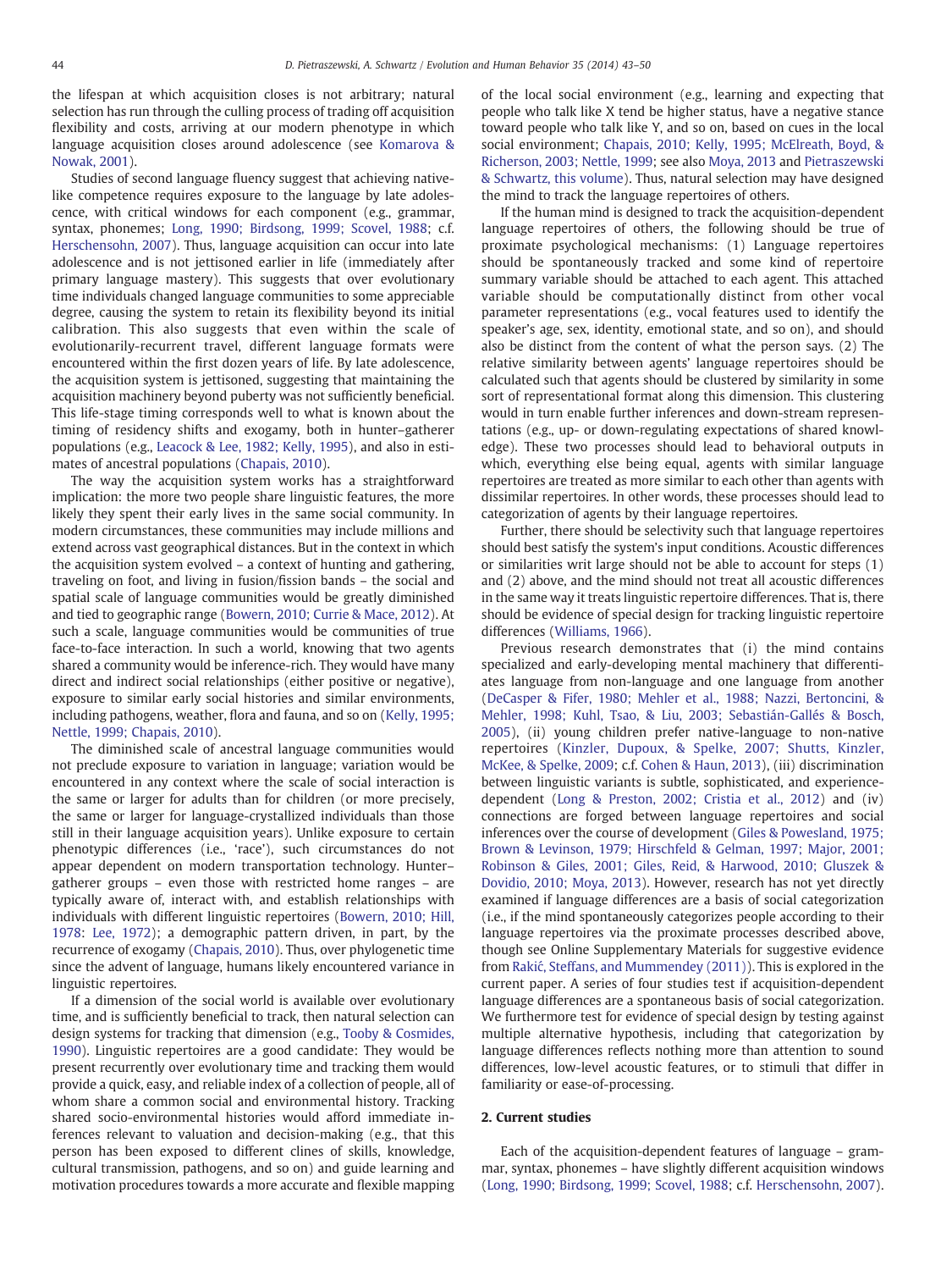<span id="page-2-0"></span>In the current studies, we examined only one feature: accent (or more technically, global accent, which includes prosody as well as the repertoire of sound units and their combinations; [Major, 2001](#page-7-0)). While the general hypothesis predicts that each acquisition-fixed feature should be tracked by the mind, the implications of the current studies can be conservatively restricted to accent. To test whether accents are a basis of social categorization, the current studies use a standard protocol from social psychology for measuring implicit and spontaneous social categorization: the memory confusion paradigm [\(Taylor, Fiske, Etcoff, & Ruderman, 1978\)](#page-7-0).

# 2.1. The memory confusion paradigm

The memory confusion paradigm is a standard way of measuring social categorization implicitly, thus removing social desirability effects, and has been used extensively for over three decades (e.g., [Taylor et al., 1978; Kurzban, Tooby, & Cosmides, 2001; Susskind,](#page-7-0) [2007\)](#page-7-0). The logic of the paradigm is that if a particular feature – such as accent – is a basis of categorization, then people who are similar along that dimension should be more readily confused with one another in memory. That is, when trying to recall information, memories about people who share the same accent will be more likely to be confused with one another, even in the absence of conscious awareness that this is happening. Thus, patterns of memory confusions reveal fundamental categorization processes.

There are three phases of the paradigm (see Fig. 1). First is the initial presentation phase, in which participants are exposed to pairings of faces and statements. A sequence of faces is shown one at a time, and each face is accompanied by a statement (either in text or played aurally). Participants are simply told to form impressions of each person as they make each statement. Second is a distractor task, which is designed to prevent participants from explicitly rehearsing or thinking about the speakers and statements they had just seen. Third is a final surprise recall phase. Participants are shown an array of all of the faces they had seen previously, and are asked to try to remember which statement came from which speaker (i.e., who said what?). Statements appear in random order, and participants indicate their best guess as to who said that statement. This task is very difficult, error rates are very high, and participants experience their choices largely as random guessing ([Taylor et al., 1978](#page-7-0)).

Unbeknownst to participants, these errors reveal non-conscious categorization processes. For instance, if a participant had categorized speakers by their accents during the initial presentation phase, then during the recall phase – even if they forget which specific speaker said a particular statement – they will be more likely to misattribute the statement to someone else who also had same accent as the original speaker, as opposed to someone who had a different accent. If however they did not categorize the speakers by their accents during the initial presentation phase, then their attribution errors will be random with respect to same-accent or different-accent individuals during this recall phase. Thus, the occurrence of more within-accent than between-accent attribution errors reveals that accent categorization occurred, and the magnitude of the difference between these two types of errors quantifies the strength of this categorization.

Studies suggest that the categorization processes measured by the memory confusion paradigm are largely independent of explicit intuitions and beliefs, and immune in some cases to explicit instruction to attend or not attend to certain dimensions (e.g., [Stangor, Lynch, Duan, &](#page-7-0) [Glass, 1992](#page-7-0)). Furthermore, categorization does not occur along any and all noticeable dimensions. Shared shirt color, for example, while large and visible, is not a substantial dimension of categorization unless given additional meaning [\(Stangor et al., 1992; Brewer, Weber, &](#page-7-0) [Carini, 1995; Weeks & Lupfer, 2004; Sack, 2005; Pietraszewski, 2009](#page-7-0)). Thus, this method does not simply capture the ability to discriminate between superficial differences, but rather more extensive encoding, representation, and retrieval processes (e.g., [Cosmides, Tooby, &](#page-7-0) [Kurzban, 2003; Stangor et al., 1992](#page-7-0)). This highlights the important theoretical point that social categorization is a distinctly different process than simply noticing the differences between people.

Finally, because only attribution errors are used to calculate categorization, this paradigm has the added virtue of allowing for the realistic presentation of multiple different speakers while at the same time dissociating the affects of speaker idiosyncrasies from the dependent measure. To the degree that participants notice and remember a speaker's idiosyncratic vocal features, they will make a correct attribution, and this will not factor into the categorization dependent measure. Moreover, even if participants do notice and remember vocal idiosyncrasies, but not well enough to remember the exact speaker, this information cannot help them in any systematic manner with respect to accent when choosing among the incorrect speakers (the exception would be if speaker idiosyncrasies and accent were inadvertently confounded in the stimuli, which will be tested by reversing the accent stimuli in Study 3). If the only thing that different speakers share is their accent, then the error of attributing one such speaker for another can only be the result of having categorized the speakers by accent. Thus, this memory confusion paradigm is particularly well-suited for exploring accent categorization.

# 2.2. Overview of the four studies

A series of four studies (i) test if acquisition-dependent language differences are a spontaneous basis of social categorization and (ii) test against multiple alternative hypotheses for the design of the underlying proximate psychology, including that categorization by



Fig. 1. Schematic of the memory confusion paradigm (from left to right). 1) Initial presentation phase: acoustic stimuli are presented concurrently with faces; these pairings are presented in sequential order. 2) One minute distracter task: in the current studies a change-detection paradigm; to prevent recency and rehearsal effects). 3) Surprise recall phase: all eight targets are presented at once, statements are presented sequentially in a randomized order, participants select who said each statement.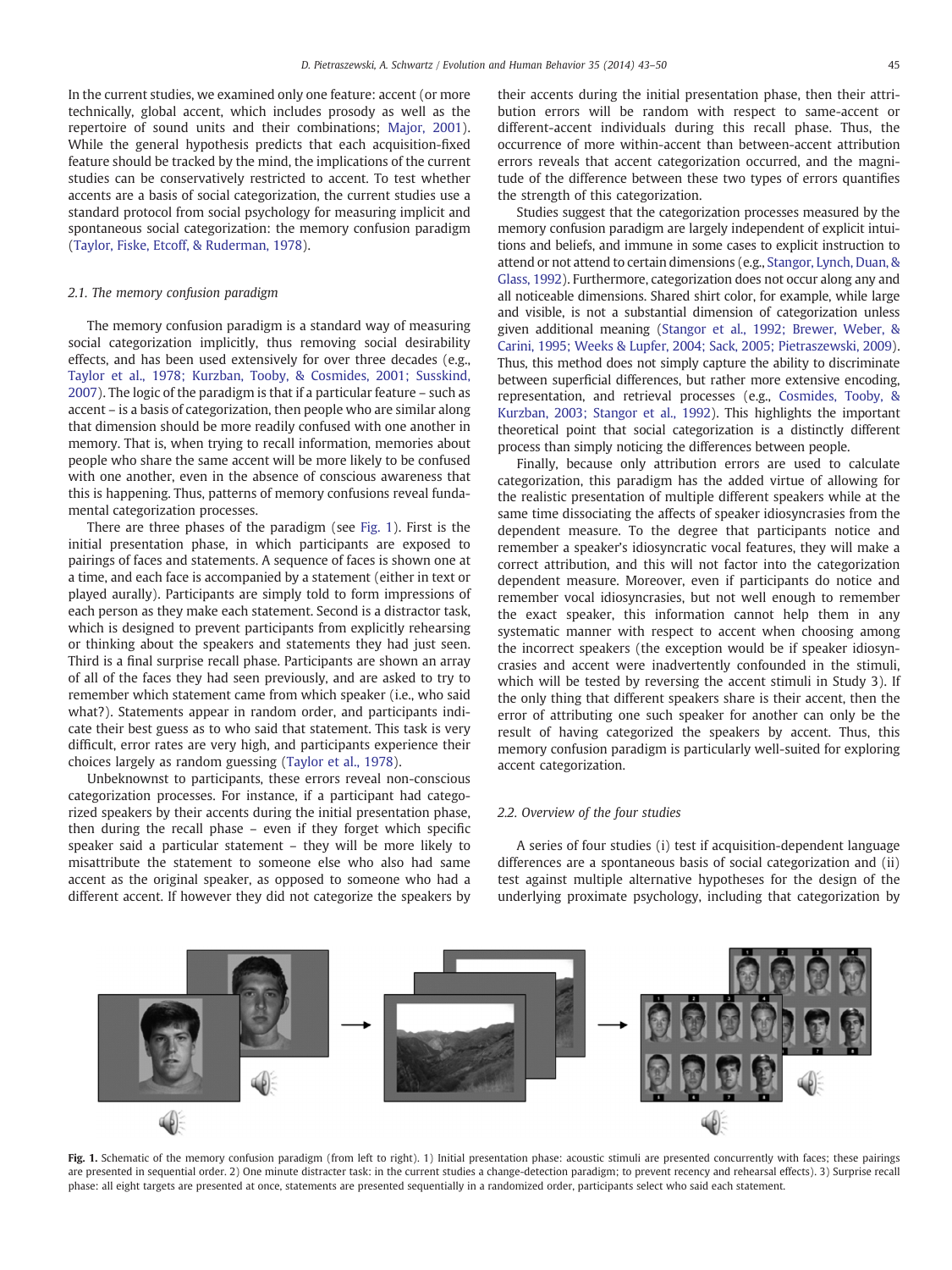language differences reflects nothing more than attention to sound differences, low-level acoustic features, or to stimuli that differ in familiarity or ease-of-processing. In Study 1 we examined if participants would categorize targets according to whether they had a native versus a non-native accent. In Study 2 we tested against the first alternative hypothesis: that accent categorization reflects a more general process of categorizing speakers by any obvious and noticeable sound difference. Study 3 tested against a second alternative hypothesis: that accent categorization was driven by inadvertent confounds in our stimuli between accent categories and speaker vocal idiosyncrasies (such as pitch, loudness, speaking duration, etc.), and that categorization inadvertently reflected the encoding of these and other low-level non-linguistic sound differences. In Study 4 we examined if participants would categorize by targets by two different non-native accents. This allowed us to (i) test if the underlying proximate psychology makes more precise distinctions than just "ingroup" versus "outgroup", and (ii) test against two final alternate hypotheses: that accent categorization is a byproduct of categorization by vocal features that differ in familiarity or in ease-of-processing. If the mind is designed to track the accents of others, then categorization by accent should occur in the context of a native versus non-native contrast, and also when both accents are non-native. Additionally, none of the alternative hypotheses should be able to account for these categorization effects.

#### 3. Study 1: Native versus non-native accent

Study 1 featured speakers with accents that were, from our participants' perspectives, either native or non-native. If accent is a basis of social categorization, speakers who have a native accent should be categorized distinctly from those who have a non-native accent.

# 3.1. Method

Speakers representing two different accent groups—native English language speakers from the United States (California) and native English language speakers from England (southern counties) were recorded while reading a list of twenty-four statements (hereafter we will refer to these accent groups as US English and British English). Statements were then normalized for volume and stored uncompressed in a digital format. From these, four male US English voices and four male British English voices were randomly assigned to eight photos of Caucasian males with neutral expressions (a subset of which consists of modified images from the NimStim face stimuli set; [Tottenham et al., 2009\)](#page-7-0). Which individual voice was assigned to which individual face varied in two different betweensubjects versions.

# 3.2. Participants

Thirty students from the University of California, Santa Barbara, USA (13 male, 17 female; mean age  $\pm$  SD = 19.43  $\pm$  1.72 years) participated for course credit.

# 3.3. Procedure

Participants were told they would be seeing samples of statements made by a random sampling of people who had participated in surveys, and to form impressions of these individuals as they make their statements. The statements – the content of which have been validated as neutral stimuli for establishing baseline levels of categorization by race and sex in previous memory confusion studies [\(Pietraszewski, 2009\)](#page-7-0) – were then played aurally along with a photo of the "speaker." Statements were designed to be irrelevant to any social category and not form any kind of narrative or conversation (see Online Supplementary Materials). Eight speakers each made three statements, for a total of twenty-four statements. Each speaker's photo was presented for the entire duration of the statement, plus two additional seconds thereafter. The first two statements always came from native British English voices and the third and fourth from native US English voices. Accent order was unsystematic thereafter, within the constraint that each speaker spoke once during statements 1–8, once again in statements 9–16, and once in statements 16–24. No relationship existed between accent category and the content of the statements or features in the photos (i.e., in the parlance of the social categorization literature, there was no structural fit in the stimuli; [Blanz, 1999;](#page-7-0) [Oakes, 1987; Oakes, Turner, & Halsam, 1991](#page-7-0)).

After the standard one minute distracter task to prevent recency and rehearsal effects (in this case, we used a change-detection paradigm featuring four outdoor and indoor scenes without people) participants were asked to determine which speaker made each statement. An array of all eight speakers appeared on screen, and the previous twenty-four statements were then presented aurally in a random order. Each of the speakers in the array was assigned a number (1–8). Participants indicated their response by pressing the number of the speaker that they believed said the statement (see [Fig. 1](#page-2-0)).

Categorization was measured by calculating the difference in error rates between same-accent errors and different-accent errors. A standard correction for the different base rate probabilities for the two error types was applied (i.e., because there is one correct speaker, there is one less same-accent error than different-accent error possible, thus different-accent errors were multiplied by .75). If participants categorize targets according to their accents, then sameaccent errors will exceed different-accent errors.

# 3.4. Results

Participants made a substantial number of errors (out of 24 responses, there were 13.57 errors on average ( $SD = 4.52$ ), more than half of the responses). Critically, of these there were substantially more same accent errors ( $M \pm SD = 8.77 \pm 2.71$ ) than different accent errors (M  $\pm$  SD = 3.60  $\pm$  3.00), t<sub>29</sub> = 6.62, p < .001, r = .78 (see 'Study 1' in [Fig. 2](#page-4-0)), indicating that participants were strongly categorizing targets by accent.

## 3.5. Discussion

These results demonstrate that accent – in this case, a native versus non-native accent distinction – was indeed the basis of strong social categorization. When participants incorrectly attributed statements to speakers, they were much more likely to choose a speaker who shared the same accent as the original speaker. There was nothing in the photos to indicate the speakers' native versus nonnative accent status (they were all Caucasian men in grey t-shirts), therefore for categorization to occur, participants must have encoded the speakers' native versus non-native accent information during the initial presentation phase and retained this category information during the recall task.

# 4. Studies 2–4: Testing against alternative hypotheses

Although participants categorized targets by native versus nonnative accents in Study 1, this does not warrant the inference that this represents categorization by accent per se. This is because a native versus non-native accent difference is also confounded with other stimulus differences, including obvious sound differences, nonobvious low-level sound differences, differences in familiarity, and differences in ease-of-processing. These other stimulus differences may have been driving categorization, not accent. Studies 2–4 test against these alternative hypotheses.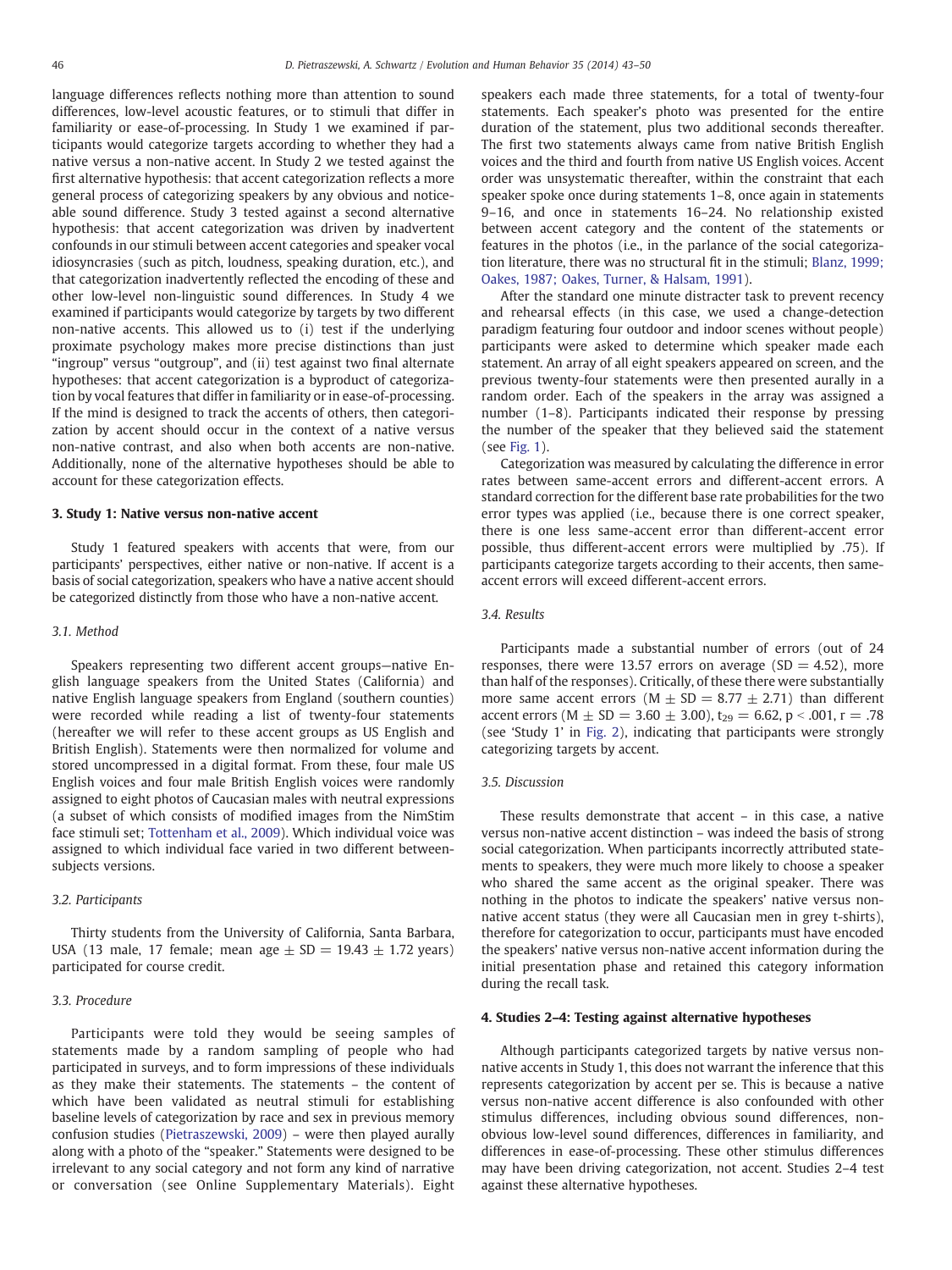<span id="page-4-0"></span>

Fig. 2. Categorization effect sizes for each study (i.e., the degree to which participants made more within-category attribution errors than between-category attribution errors). The X axis indicates the stimulus distinction used in each study. "US", "British", and "Irish" denote accent groups. Effect sizes are significantly different from zero, unless labeled n.s. (p > .05). (Note: The negative effect size for the US/British reversed stimuli in Study 3 indicates that between-category errors exceeded within-category errors—the "opposite" of categorization). Error bars:  $\pm$  1 S.E.

# 5. Study 2: Alternative hypothesis: general categorization by obvious sound differences

Accent differences are also sound differences. Perhaps there is something about the acoustic modality such than any obvious and readily-perceivable acoustic difference becomes the basis of categorization in the memory confusion paradigm. Previous research establishes that obvious and easily discriminable visible features do not usually elicit categorization, unless they have some relevance or meaning (e.g., [Stangor et al., 1992; Brewer et al., 1995\)](#page-7-0). Yet no such acoustic control has ever been conducted with this paradigm. Showing that a non-meaningful but readily-perceivable acoustic difference does not elicit categorization is important because it excludes the possibility that any readily-perceivable acoustic difference will also become the basis of categorization. This was accomplished by presenting a non-linguistic but easily perceivable acoustic difference —the presence or absence of static in speakers' statements. If speakers are not categorized along this dimension, then this will demonstrate that categorization by accent in Study 1 was not driven simply by the perception of superficial acoustic differences between speakers.

#### 5.1. Method

Study 2 was identical to Study 1, with the exception of the acoustic stimuli. Rather than speakers with two different accents, Study 2 involved speakers who all shared the same native accent as the participants (i.e., they had no perceived accent). These were eight native US English speakers: the four used in Study 1, plus four others. Using Adobe Audition software (Adobe Systems, Inc.) static was applied to four of the speakers' statements as heavily as possible, with the constraint that the speakers' statements could still be heard and understood.

# 5.2. Participants

Fifty-two students from the University of California, Santa Barbara, USA (25 male, 27 female; mean age  $\pm$  SD = 19.06  $\pm$  1.27 years) participated for experimental credit.

# 5.3. Results

Participants made 13.27 attribution errors on average  $SD =$ 4.42), which are nearly identical to the accuracy rate found in Study 1,  $t_{80} = .29$ ,  $p = .772$ , suggesting that the static stimuli were compa-

rable to the accent stimuli in terms of attribution difficulty. However, participants did not make more attributions to targets who were similar along the static present/absent dimension ( $M \pm SD =$ 5.98  $\pm$  2.47) than attributions to targets who were dissimilar along the static present/absent dimension (M  $\pm$  SD = 5.47  $\pm$  2.70), t<sub>51</sub> = 1.03,  $p = .309$ ,  $r = .14$  (see 'Study 2' in Figure 2), indicating that participants did not categorize the targets according to whether they spoke with or without static.

# 5.4. Discussion

Failure to find significant categorization by static demonstrates that categorization by accent in Study 1 could not have been driven by a more general categorization process that picks up any acoustic difference between stimuli. Therefore, the alternative hypothesis of general categorization by obvious sound differences can be eliminated. However, this result still leaves open the possibility that participants may have instead picked up on non-obvious and subtle low-level acoustic differences between speakers in Study 1, and that this was driving categorization by accent. We test against this alternate hypothesis in Study 3.

# 6. Study 3: Alternative hypothesis: categorization by low-level sound differences

Study 3 examined whether there were vocal features inadvertently confounded with accent that might have driven categorization in Study 1. There is substantial evidence that subtle vocal features can have profound impacts on person perception. For example, particular vocal features are associated with age [\(Helfrich, 1979](#page-7-0)), sex [\(Smith,](#page-7-0) [1979\)](#page-7-0), size, height, and strength in men [\(Sell et al., 2010\)](#page-7-0), and many temporary states such as ovulation ([Bryant & Haselton, 2009](#page-7-0)), health, fatigue, sexual arousal, pregnancy, menstruation, and many others (see [Laver & Trudgill, 1979](#page-7-0) for a review). Because different speakers were used for each accent category in Study 1, it is possible that inadvertent and systematic vocal differences occurred between the two sets of differently-accented speakers. For example, perhaps the speakers from England had lower fundamental frequencies on average, or spoke at a systematically different rate.

To ensure that the categorization found in Study 1 was not driven by detection of any of these lower-level features, and was instead driven by accent differences, the stimuli from Study 1 were played in reverse to a new set of participants in Study 3. Playing in reverse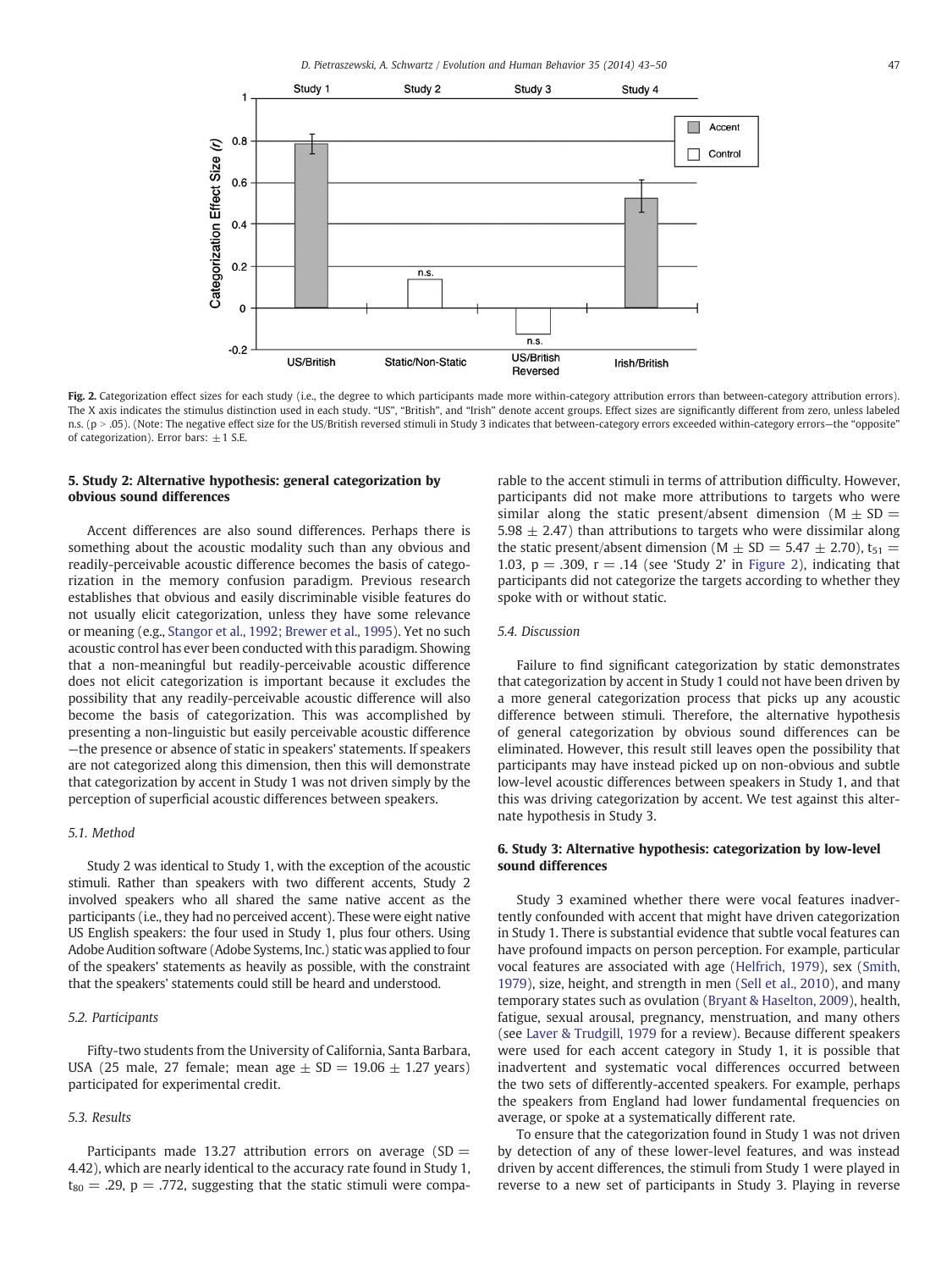preserves all of the low-level sounds within the stimuli, while destroying the linguistically-derived information. If inadvertently confounded low level acoustic features were driving categorization in Study 1, then categorization would still occur even when the US English and British English speakers' statements are played in reverse.

# 6.1. Method

Study 3 was identical to Study 1, except that the stimuli were played in reverse. Participants were also told that the stimuli that they would be hearing might be degraded. This was done to ensure that participants would not be confused or surprised that the statements could not be linguistically understood, avoiding the perception that this reflected some kind of experimental error.

# 6.2. Participants

Sixty-six students from the University of California, Santa Barbara, USA (10 males, 50 females, 6 unknown; mean age  $\pm$  SD = 20.09  $\pm$ 1.30) participated for course credit.

# 6.3. Results

Participants made 18.70 error attributions on average  $(SD =$ 2.57), substantially more than the number in the previous two studies,  $t_{146} = 8.65$ , p < .001, r = .58, suggesting that participants found the task of attributing reversed stimuli more difficult. Participants did not make more same accent errors ( $M \pm SD =$ 7.70  $\pm$  2.55) than different accent errors (M  $\pm$  SD = 8.25  $\pm$  2.15),  $t_{55} = -1.08$ , p = .283, r = -.13 (see 'Study 3' in [Figure 2](#page-4-0)), indicating that there was no categorization of these stimuli. This means that there were no inadvertently confounded low-level sound differences causing categorization in Study 1.

# 6.4. Discussion

There was no categorization of the speakers when the accent stimuli were presented in reverse. This demonstrates that the categorization by accent found in Study 1 was not driven by categorization of inadvertently confounded low-level vocal features within the stimuli. If these features had been driving categorization to any significant degree at all in Study 1, then they would have been revealed through categorization in Study 3. There was none. Therefore, studies 2 and 3 exclude alternative hypotheses related to obvious and non-obvious sound differences. However, aside from sound differences, there are also familiarity and ease-of-processing differences between native versus non-native accents. These are not yet excluded. Study 4 tests against these two final alternate hypotheses.

#### 7. Study 4: Two non-native accents

The goals of study 4 were twofold. First was to establish a second accent-related phenomenon: examining if two different non-native accents would also be the basis of social categorization, just as native versus non-native accents were categorized in Study 1. Second was to test against two final alternate hypotheses: that categorization by accent is driven by either familiarity or ease-of-processing differences.

From our participants' perspective, targets in Study 1 spoke with either a native or a non-native accent. Thus, accent differences were also confounded with familiarity differences. Therefore Study 1 may have reflected a more general process of categorizing the world into the familiar and unfamiliar, rather than by accent differences. Similarly, native versus non-native accent differences also differ in how easy they are to process, with foreign-accented speech being more difficult [\(Cristia et al., 2012](#page-7-0)). If participants had more difficultly in understanding one set of speakers more than the other, then this might lead to categorization by listening effort, rather than categorization by accent. If only a native versus non-native accent contrast is used, there is no way to tease apart the effects of accent differences from that of differences in familiarity and ease-of-processing.

Study 4 therefore provides the critical test between these possibilities, by presenting two different non-native accents (British and Irish) to participants, and examining whether categorization still occurs. If robust categorization is still found, then this will demonstrate that differences in familiarity and ease-of-processing cannot account for accent categorization.

# 7.1. Method

Study 4 was identical to Study 1, except that the four native US English voices were replaced with four native English language speakers from Ireland (hereafter "Irish") voices (recorded in the same manner as Study 1).

# 7.2. Participants

Fifty-three students from the University of California, Santa Barbara, USA (12 male, 41 female; mean age  $\pm$  SD = 19.43  $\pm$  2.28) participated for course credit.

# 7.3. Results

Participants made 15.99 attribution errors on average  $(SD =$ 3.54), more than in Studies 1 and 2,  $t_{133} = 3.60$ ,  $p < .001$ ,  $r = .30$ , suggesting that the attribution task featuring all non-native accents was more difficult than the tasks featuring half non-native accents or featuring half static-present statements. Participants made more same accent errors ( $M \pm SD = 7.98 \pm 1.97$ ) than different accent errors (M  $\pm$  SD = 6.00  $\pm$  2.39), t<sub>52</sub> = 4.43, p < .001, r = .52 (see 'Study 4' in [Figure 2](#page-4-0)), indicating that participants did indeed categorize speakers by the two non-native accents. This error difference was less than that found in Study 1 ( $t_{48,3} = 3.54$ ,  $p =$ .001,  $r = .37$ ), indicating that the level of categorization by two different non-native accents was somewhat lower than the level of categorization by a native versus non-native accent.

# 7.4. Discussion

Study 4 demonstrates that differences in familiarity or ease-ofprocessing alone cannot be driving categorization by accent; when presented with two non-native accents – which were equally unfamiliar and equally difficult to understand (cf. to US English) – participants still categorized speakers by accent at high levels. Thus, categorization by accent cannot be a consequence of a more general categorization process of grouping people according to how familiar versus unfamiliar their features are, or by how difficult or easy it is to process and understand what they are saying. However, because categorization levels were lower when both accents were non-native (compared to when one was native), these factors do seem to have a small additional effect on overall levels of categorization.

#### 8. General discussion

The current studies explored whether accents are a basis of social categorization using a standard measure of spontaneous and implicit social categorization. Based on considerations of likely phylogenetic invariances – that linguistic variability was a recurrent and informative feature of ancestral environments – we hypothesized that natural selection may have designed the mind to track the language repertoires of others, and in particular, their accents.

In fact, categorization by accent occurred readily and spontaneously. When native versus non-native accented speakers were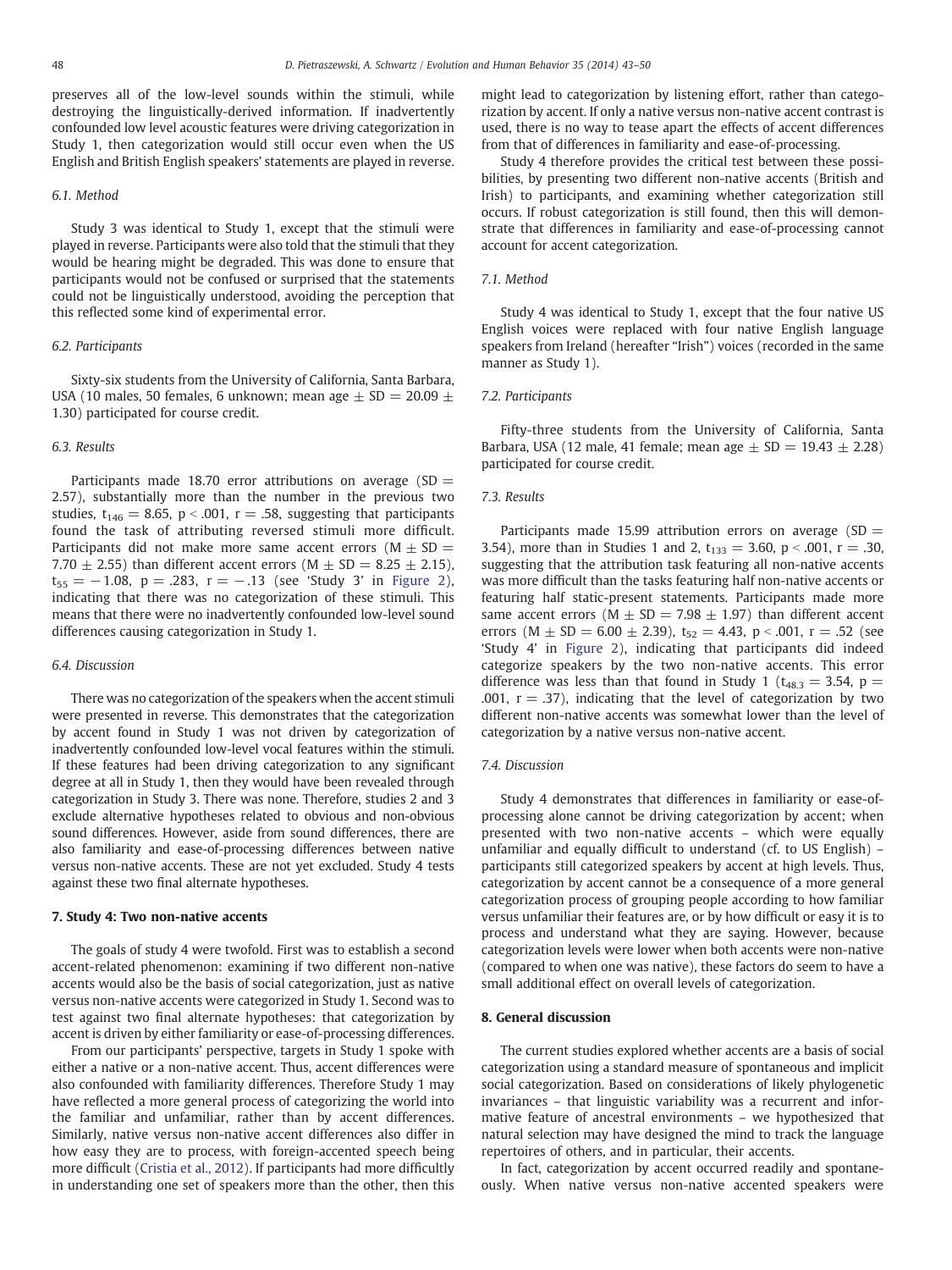presented, categorization was significant and robust (Study 1). A general tendency to categorize targets along any perceivable sound difference cannot explain this result because when statements featured the presence or absence of static, no categorization occurred (Study 2). This failure to categorize targets by static adds to an already sizable set of findings demonstrating that perceptual salience does not explain categorization in the memory confusion paradigm (e.g., [Brewer et al., 1995; Sack, 2005:](#page-7-0) [Stangor et al., 1992](#page-7-0)). This result also contradicts the intuitively-appealing idea that people are initially categorized by their accents simply because they sound different from one another.

Prior to making conclusions about the significance of accent it was further necessary to verify there were no inadvertent acoustic confounds lurking within the stimuli. Whenever presenting multiple voices to participants, one concern is that vocal idiosyncrasies or other subtle acoustic features may be confounded with the dimension of interest. It was therefore critical to demonstrate that vocal features other than accent were not driving these effects. This was accomplished in Study 3 by presenting the same acoustic stimuli from Study 1, but played in reverse. This preserved the sounds within the stimuli, but destroyed the ability to linguistically-process them. Categorization of targets did not occur in this case, demonstrating that categorization by accent in Study 1 was not driven by any acoustic confounds lurking within the stimuli.

Study 4 demonstrated that categorization by two different non-native accents also occurs readily and spontaneously. This was crucial to demonstrate because it allowed us tease apart the effects of accent differences from that of familiarity and ease-of-processing differences. Categorization by two different non-native accents was substantial (although somewhat reduced from levels seen in Study 1), occurring at the magnitude typically found for categorization by race (e.g., [Taylor et al.,](#page-7-0) [1978; Hewstone, Hantzi, & Johnston, 1991; Stangor et al., 1992\)](#page-7-0). This robust categorization by two non-native accents demonstrates that categorization by accent is not simply driven by differences in familiarity, nor by differences in ease-of-processing. This result also demonstrates that the design of the language repertoire tracking system retains distinctions within the "foreign accent" category, rather than lumping all non-native accents into a single "outgroup" category. This design feature is necessary for extending language-community-specific inferences (e.g. a person speaking repertoire A attacks you, leading you to up-regulate your expectation that other speakers of A may do the same) and suggests that the function of tracking language includes collecting repertoire-specific information and generating repertoire-specific inferences and expectations, rather than simply categorizing the world into ingroups versus outgroups (see [Pietraszewski & Schwartz, this volume\)](#page-7-0).

In sum, the results of each study were consistent with the hypothesis that accent is a dimension of social categorization. Categorization occurred by both native versus non-native accent and also by two different non-native accents. None of the alternative hypotheses were able to account for any of these categorization effects. To our knowledge, these are the first studies to use both nonsocial and low-level acoustic controls in a study of language perception, categorization, or evaluation. These are also the first studies to dissociate accent differences from familiarity and ease-ofprocessing differences (c.f. [Hirschfeld & Gelman, 1997; Kinzler et al.,](#page-7-0) 2007; Rakić [et al., 2011; Shutts et al., 2009](#page-7-0)). Thus, although previous studies have shown that native versus non-native language contrasts impact dependent measures ([Kinzler et al., 2007; Raki](#page-7-0)ć et al., 2011; [Shutts et al., 2009\)](#page-7-0), the present studies provide the strongest evidence to date of the selective importance of accent per se.

The effect sizes for categorization by accent were large and robust, similar to the effect sizes for sex and race categorization found in previous studies [\(Hewstone et al., 1991; Sani, Bennett, & Soutar, 2005;](#page-7-0) [Stangor et al., 1992; Taylor et al., 1978; Susskind, 2007; Taylor &](#page-7-0) [Falcone, 1982; Van Twyver & Van Knippenberg, 1998](#page-7-0); cf. [Kurzban et al.,](#page-7-0) [2001](#page-7-0)). Transiently-activated social categories (i.e., those activated

based on additional external cues or transient goals) typically are not of this magnitude. This suggests accent differences are robustly encoded and stored, and may be a default dimension of person perception and representation, underwritten by dedicated cognitive machinery, similar to sex and age [\(Messick & Mackie, 1989; Hamilton, Stroessner,](#page-7-0) [& Driscoll, 1994; Lieberman, Oum, & Kurzban, 2008\)](#page-7-0)—a possibility that will be directly addressed in the paper that follows.

Although the current studies establish accent categorization, much remains to be investigated. First, we are treating 'accent' as a unitary construct. Linguists distinguish between four classes of differences between accents: 1) 'Systemic' features: the overall number of word-differentiating sound distinctions within each repertoire (phonemes), 2) 'Structural' features: the different rules about how phonemes can be joined together (phonotaxis), 3) 'Selectional' features: the mapping of particular sounds to particular words, and 4) 'Realizational' features: the particular ways in which phonemes are pronounced ([Laver & Trudgill, 1979\)](#page-7-0). Each feature in the progression represents a more subtle difference between accents. The first two classes can be thought of as describing the phonological resources of an accent; the latter two, the way in which those phonological resources are deployed (see also [Kerswill & Shockey,](#page-7-0) [2007\)](#page-7-0). The accents used in the current studies differ along the broadest category—systemically different (or vary in global accent; [Major, 2001](#page-7-0)). It is an open empirical question whether similar categorization results would hold for more subtle accent differences. The same question also extends to other types of language variants that are not accents. One is diglossia, the 'language fashion' that occurs within a single language community for the purposes of social demarcation ([Ferguson, 1959\)](#page-7-0). Some of these other variants, including diglossias, signal volitional alliances, affiliation, and patterns of interaction that can shift and occur over much shorter time. These are therefore likely represented differently by the mind than acquisition-dependent language features such as accent.

Second, participants were only exposed to known accents differences, in that they likely had some exposure to each accent prior to the study (i.e., British and Irish accents are frequently heard either in person or in movies and television). It is therefore an open question if novel accents, or accents within an unknown language, are categorized or even perceived. The field of perceptual dialectology suggests that the perception of linguistic variation is to some degree experience-dependent, such that differences between local, frequently-encountered linguistic repertories are richly differentiated, whereas differences among more distant and less frequentlyencountered repertories are not perceived at all (e.g., [Long & Preston,](#page-7-0) [2002\)](#page-7-0). Future studies will therefore be necessary to establish both how sensitively accent boundaries are perceived and whether social categorization occurs with more subtle or unfamiliar language repertoire differences (e.g., [Cristia et al., 2012](#page-7-0)), and can also tease apart to what degree the effects of familiarity are independent from differences in ease-of-processing.

Finally, in the paper that follows, we examine a final alternate hypothesis to the proposal that mind may be designed to categorize by accent: if accent categorization is instead a result of coalitional psychology operating over the course of ontogeny, picking up on and categorizing people by any features that happen to predict their coalitional affiliation patterns (as has been recently been found to be true of categorization by race; [Kurzban et al., 2001; Cosmides et al.,](#page-7-0) [2003](#page-7-0)). That is, we explore whether accent categorization is a byproduct of coalitional categorization (like race), or is instead a dedicated dimension of social categorization.

# Supplementary Materials

Supplementary data to this article can be found online at [http://dx.](http://dx.doi.org/10.1016/j.evolhumbehav.2013.09.006) [doi.org/10.1016/j.evolhumbehav.2013.09.006](http://dx.doi.org/10.1016/j.evolhumbehav.2013.09.006).